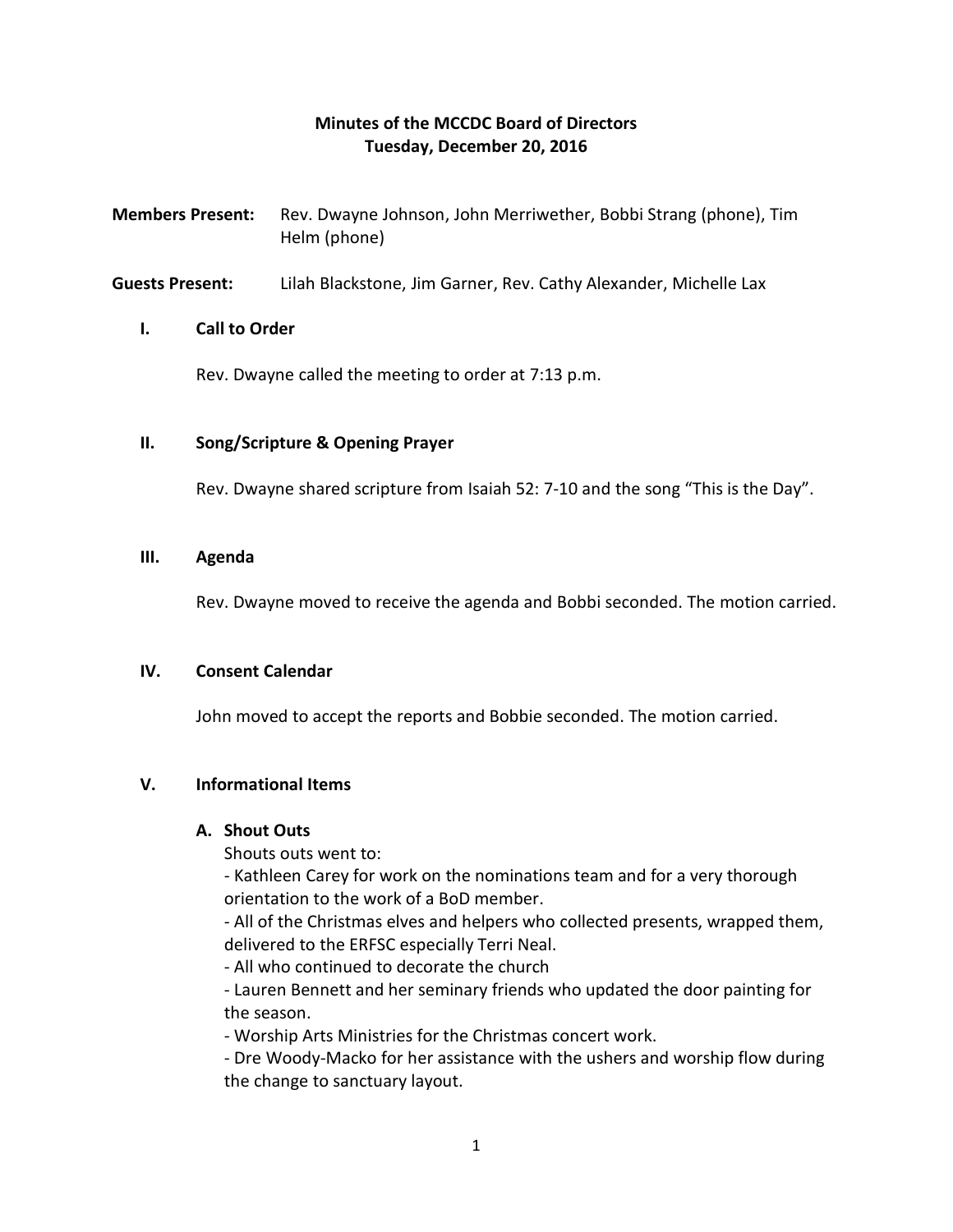#### **B. Trustee Update**

Jim Garner gave an update from the Trustees. Work continues on transition as he moves from Trustees to the BoD, and as the need for additional Trustees continues. Rev. Dwayne noted that recruitment efforts are ongoing. Jim reported that during the effort to secure proposals to fix the parking lot lights that they came back on. This effort will stop until it is needed again as any electrician will need to see the system when it is acting up to be able to give a sensible assessment.

Item retained from the last meeting yet not discussed in this meeting: There was also a discussion on cameras for tenants at 472. While Tim questioned their purpose, Rev. Cathy said that tenants would like to see who visitors are prior to allowing them into the units. The cost estimates presented were reasonable but Kathleen requested a second estimate.

## **C. Compilation Update**

Our Retained Accountant, Jeff McGary, was to give a report yet was absent from the meeting. Rev. Cathy will follow up by phone.

## **D. 472 Update**

Tim reported that there was a meeting with him, Rev. Dwayne, and a structural engineer, Bobby Radcliff on 12/21 at 9 AM. The engineer is reviewing the options available to us for the continued redevelopment of the basement unit.

Discussion was held on holding a congregational financial forum as soon as possible and as mentioned in the November Congregational Meeting. Suggested target date was 1/29/17 at 12:30p.m.

## **E. Emergency and Safety Procedures**

Jacqueline Laughlin has provided input and questions for consideration on emergency medical guidance and medical support procedures. There was a question asked about other incident reporting in addition to medical. There was agreement that something more formal in this area would be a good idea. A companion document may need to be developed for areas of potential liability and potential insurance claim requirements especially when there is an injury. We need to look for templates (Sonia Grant). Next step is for everyone to review the documentation provided, and give feedback to Rev. Dwayne. The BoD needs to determine who will then put this together and be responsible for shepherding it through to completion.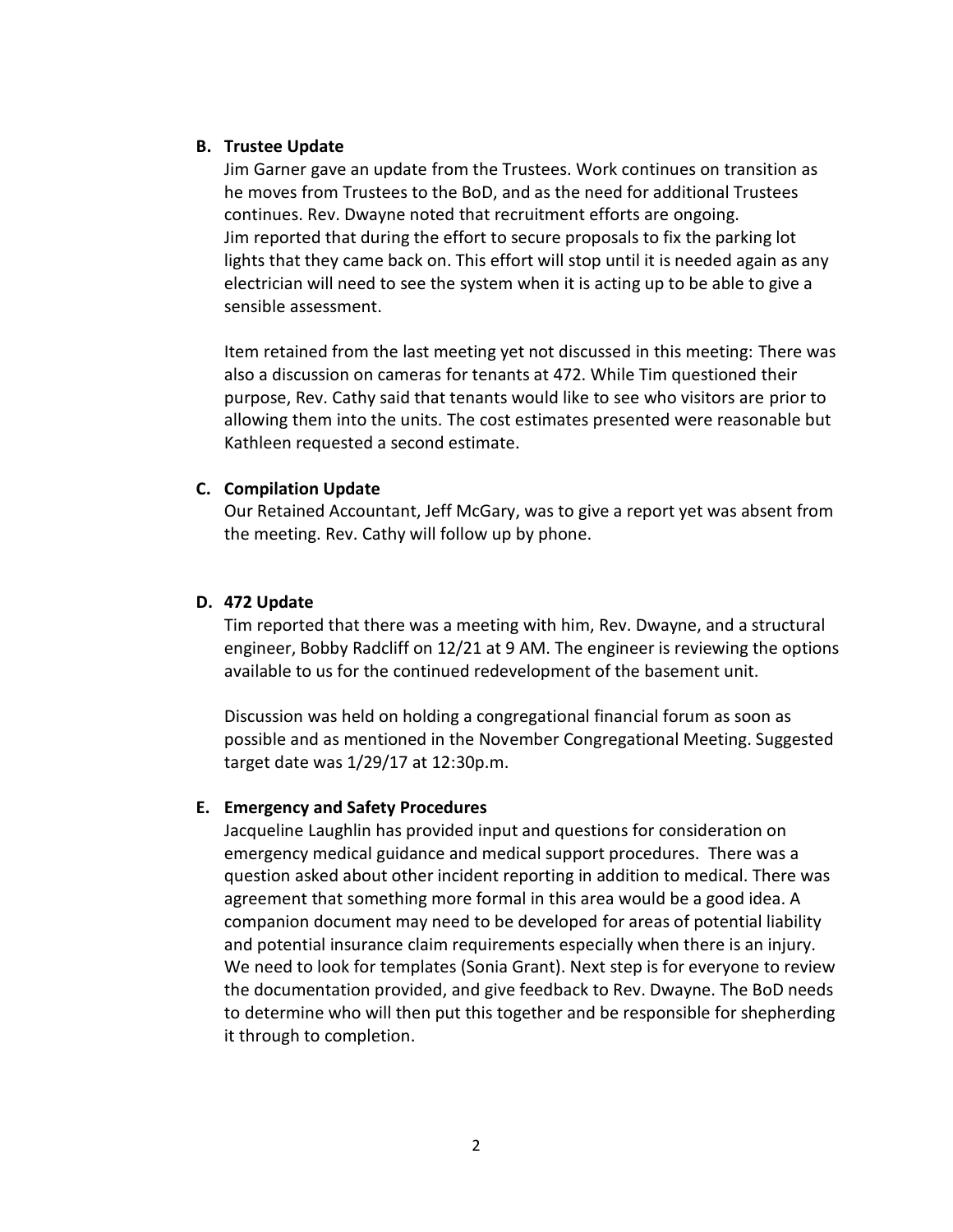## **VI. Discussion/Voting Items**

## **A. Treasurer's Report and Budget Update**

John presented the treasurer's report. The Sun Trust bank balance is \$61,845.16 which is Operating Funds, Stip and Restricted combined. The Eagle Bank balance is \$88,651.95 which is the construction loan balance and the lease rental payments which have not yet been transferred to the Operating Fund.

There was a discussion surrounding the payments that are due out by the end of the year.

- Tithes to the denomination Sept  $-$  4021, Oct  $-$  3843.70, Nov  $-$  2814.94.
- Retirement payments to Rev. Dwayne and Rev. Cathy 5K and 4K respectively.
- Continuing effort to pay as much of the ST credit card off as possible.
- Payroll on 12/23
- Set aside for the 1/1/17 mortgage payment of \$8,051.

There was a discussion about an accountant for 2017 now that there is renewed stability in the bookkeeper position. The consensus was that there is a definite need for both a bookkeeper and an accountant to ensure the proper tracking of our fiscally responsible efforts.

Bobbi moved to accept the report and Tim seconded. The motion carried.

## **B. Trustee Recruitment**

There was a discussion surrounding recruiting new trustees. Jim indicated that the Bylaws state that there must be at least 5 and up to 7. There are currently 5 indicated in the listings yet not all are actively participating as a trustee or in the meetings. The discussion yielded a suggestion to look for the hidden gems and to look around for new possibilities.

Jim suggested that a very important part of the job is to be present and to speak to and with and among the congregation.

## **C. Board Orientation**

There is an online denominational resource located at mccchurch.org that will assist with written material on the different board positions, responsibilities and guidelines. The orientation will be held on January  $14<sup>th</sup>$ . BoD members were encouraged to think about their passions and interests for position selection.

# **D. Non Violence Training**

At the time of this meeting the training was scheduled for 4-6 pm on January  $19<sup>th</sup>$  here at MCCDC. Bobbi suggested that there will be an effort to see if it can be recorded or live streamed. It will be publicized in and to other organizations as well.